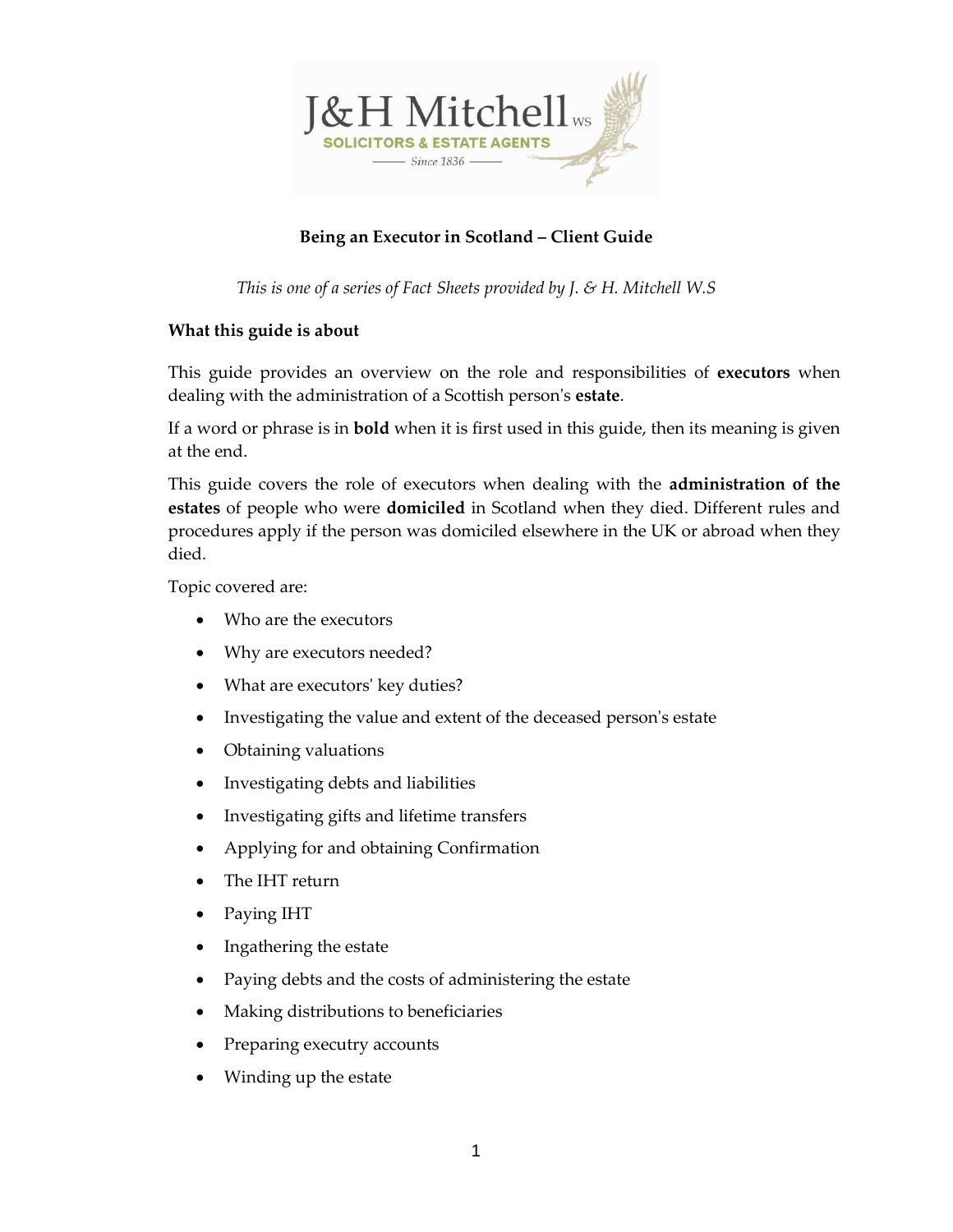### **Who are the executors?**

Executors are the people responsible for dealing with the administration of the estate of someone who has died.

When somebody dies, their estate must be dealt with (or administered). In Scotland this process is known as executry administration and it is the deceased person's executors who deal with this (often with the help of solicitors).

Executors are appointed in the deceased person's will or, if there is no will (or no valid appointment is made in the will), then an application to court is needed to have executors appointed.

Executors are a type of trustee. They hold a position of trust and, when carrying out their role, must act:

- In the interests of the beneficiaries at all times (and avoid situations where their own interests may conflict with those of the beneficiaries).
- Reasonably and exercise a certain standard of care (which is the same standard of care which a person of "ordinary prudence" would exercise when managing their own affairs).

Executors also have other duties, including the duty to carry out the executry administration in accordance with the law and the terms of the deceased person's will (or, if there is no will, and the deceased person died **intestate**, in accordance with the **rules of intestacy**). More information on executors' duties is provided in the sections below.

Being an executor therefore carries some degree of responsibility. If you are appointed as an executor and fail to carry out the functions and duties associated with your role, you may be held personally liable for any losses to the estate or beneficiaries (meaning you must pay for any loss from your own funds). For these reasons, it is important you are aware of your duties and seek appropriate professional advice and assistance where necessary (more information on this is provided in the section below headed "Do executors have to involve solicitors?").

### **Why are executors needed?**

When someone dies, their estate consists of assets, such as their home, personal belongings, finances and investments. There will also usually be debts and liabilities of the deceased person which must be settled.

Except in limited circumstances, ownership of a deceased person's assets and the right to deal with them does not automatically transfer to their family members or the beneficiaries under their will when the deceased person dies. Instead, the deceased person's executors must obtain Confirmation to the estate. Confirmation gives the executors legal authority to deal with and ingather the estate, pay the deceased person's debts and the costs of the executry administration, and to transfer legal ownership of the deceased person's assets to the beneficiaries named in the will or those entitled to the estate under the rules of intestacy. Until Confirmation to the estate is granted (and the executors are "confirmed"), no one may legally deal with the estate in this way.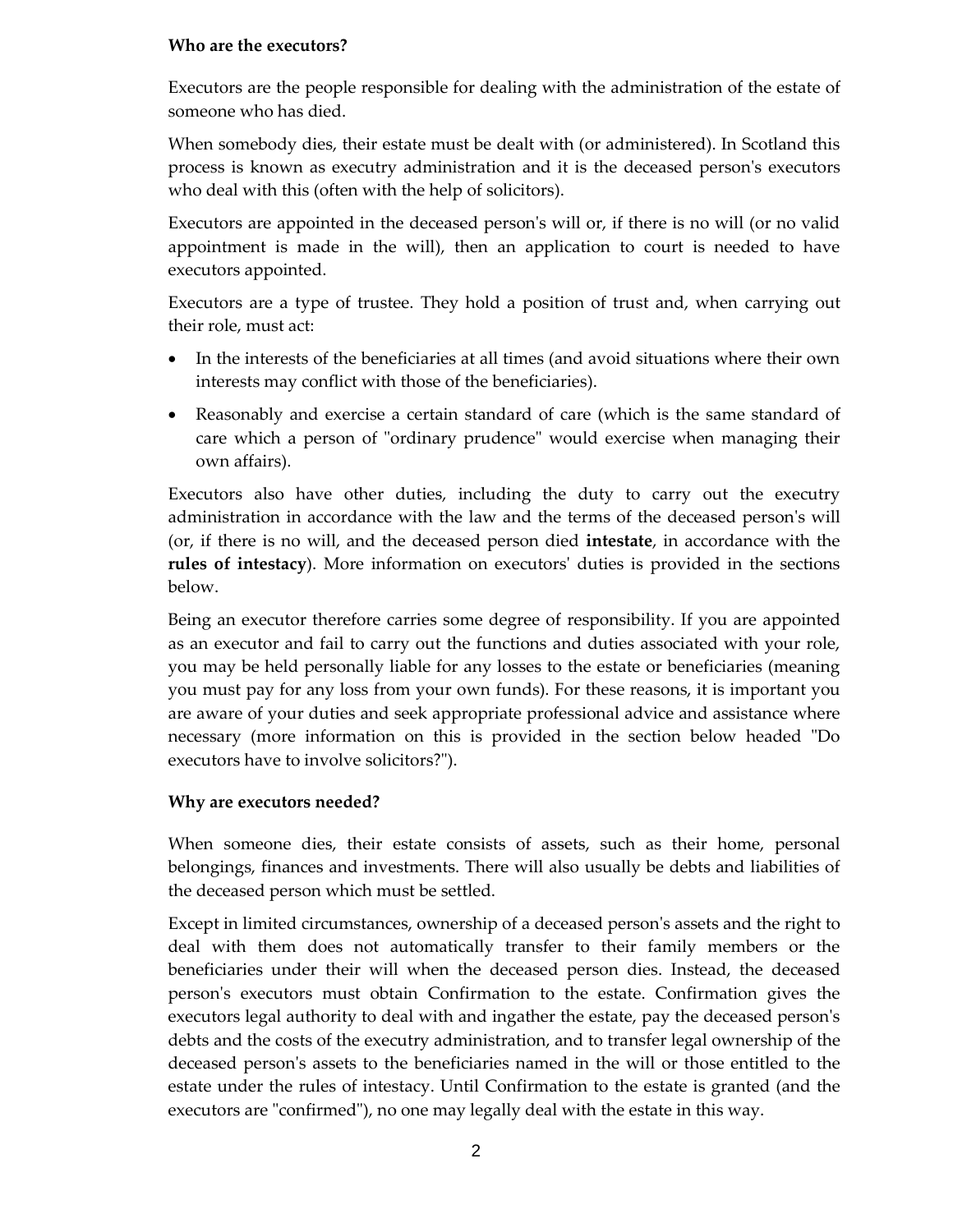#### **What are executors' key duties?**

As an executor, your key duties are to:

- Investigate the value and extent of the deceased person's estate.
- Report the estate to **HM Revenue & Customs (HMRC)** and pay IHT, where necessary.
- Apply for and obtain Confirmation to the estate.
- Ingather the estate after Confirmation has been granted, which can involve:
	- encashing or uplifting assets (for example, closing bank accounts and uplifting the cash);
	- realising or selling assets (for example, selling the deceased person's home or investments); and
	- transferring assets into the names of the beneficiaries (for example, where the deceased person has left an asset as a **specific legacy** to someone).
- Pay the deceased's debts and the costs of administration of the estate.
- Distribute what is left of the estate (known as the **residue**) to the correct beneficiaries.

In addition, you will have duties to:

- Exercise the requisite standard of care (which is the same standard of care which a person of "ordinary prudence" would exercise when managing their own affairs). This involves, for example:
	- securing and safeguarding the value of the estate and the assets in it; and
	- seeking advice and assistance where necessary.
- Provide certain information to beneficiaries.
- Account to the beneficiaries (which generally means preparing executry accounts).
- Consult with the other executors on executry decisions.

More information on these duties and functions is provided in the sections which follow.

Many of the tasks associated with these duties will be carried out on your and the other executors' behalf by the solicitors you appoint to help with the estate administration.

### **Investigating the value and extent of the deceased person's estate**

Before they can ingather the estate, executors must first know what is in it. Therefore, a key part of an executor's role and duties is to investigate the value and extent of the estate. You and the other executors (or the solicitors) must make detailed enquiries to identify all of the deceased person's assets and liabilities. This is important for the following reasons:

• All assets must be identified to enable you and the other executors to produce the inventory of the deceased's estate, which is required to obtain the **grant of**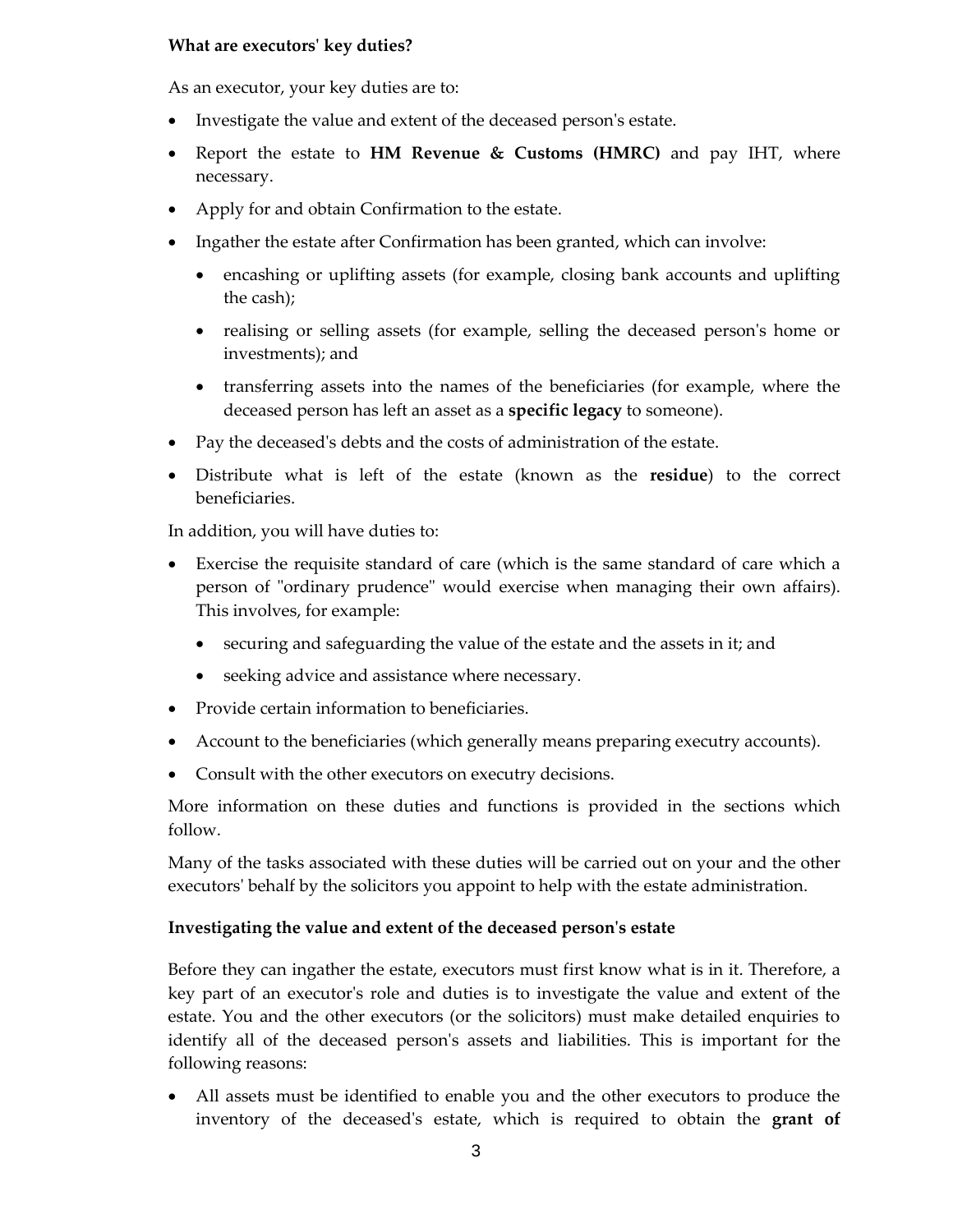**Confirmation**. More information on this is provided in the section below headed "Applying for and obtaining Confirmation".

- The estate must be valued to determine if there is an IHT liability and this can only be done if all assets and liabilities are identified, and valuations obtained.
- By signing and submitting the application for Confirmation and, where it is required, the IHT return, you and the other executors are declaring that:
	- you have carried out full and complete investigations into the estate; and
	- you acknowledge that you may be liable to penalties or prosecution if you have not fully investigated the estate and reported all assets on which IHT may be payable.

You and the other executors can carry out the investigation into the deceased person's estate yourselves. However, in most cases this is carried out by the solicitors after executors have provided preliminary information to the solicitors about the estate at an initial meeting. The information obtained at the initial meeting is used to identify assets and liabilities in the estate. The solicitors will then contact the various asset holders and institutions (usually in writing) to obtain details of the assets and accounts held by them.

If you fail to include any asset which forms part of the estate in the inventory for Confirmation, you and the other executors may be held liable for the loss to the beneficiaries. Strictly speaking, if you genuinely and reasonably believe certain items have no value, they do not have to include these in the inventory, nor do you have to obtain formal valuations to confirm this belief (you may instead rely on the advice of the solicitors). However, as a rule of thumb, all of the deceased person's assets should be included in the inventory and, if there is any doubt about an item's value, you should obtain a valuation (more information on this is provided in the section below headed "Obtaining valuations").

The investigatory stage can take several weeks or even months to complete. Much of the work goes on behind the scenes so, even if it appears that progress is slow, there will usually be activity in the background. The solicitors should keep you and the other executors up to date with progress. It will usually be appropriate to keep beneficiaries up-to-date too.

### **Obtaining valuations**

Obtaining estimated valuations may be enough for some assets (such as house contents) and are often used if there is no IHT to pay or the asset is of low value. However, you may need to obtain formal valuations for some assets regardless of circumstances (such as houses and shares) and will usually have to if:

- The asset is likely to have significant value (that is, generally a value of  $£1,500$  or more).
- It is unreasonable or impossible to provide a reliable estimate.
- There is (or there is likely to be) IHT payable.

Formal valuations may also be useful for beneficiaries so they know the value of their inheritance. This information is helpful for beneficiaries' capital gains tax purposes and allows them to make sure inherited assets are adequately insured.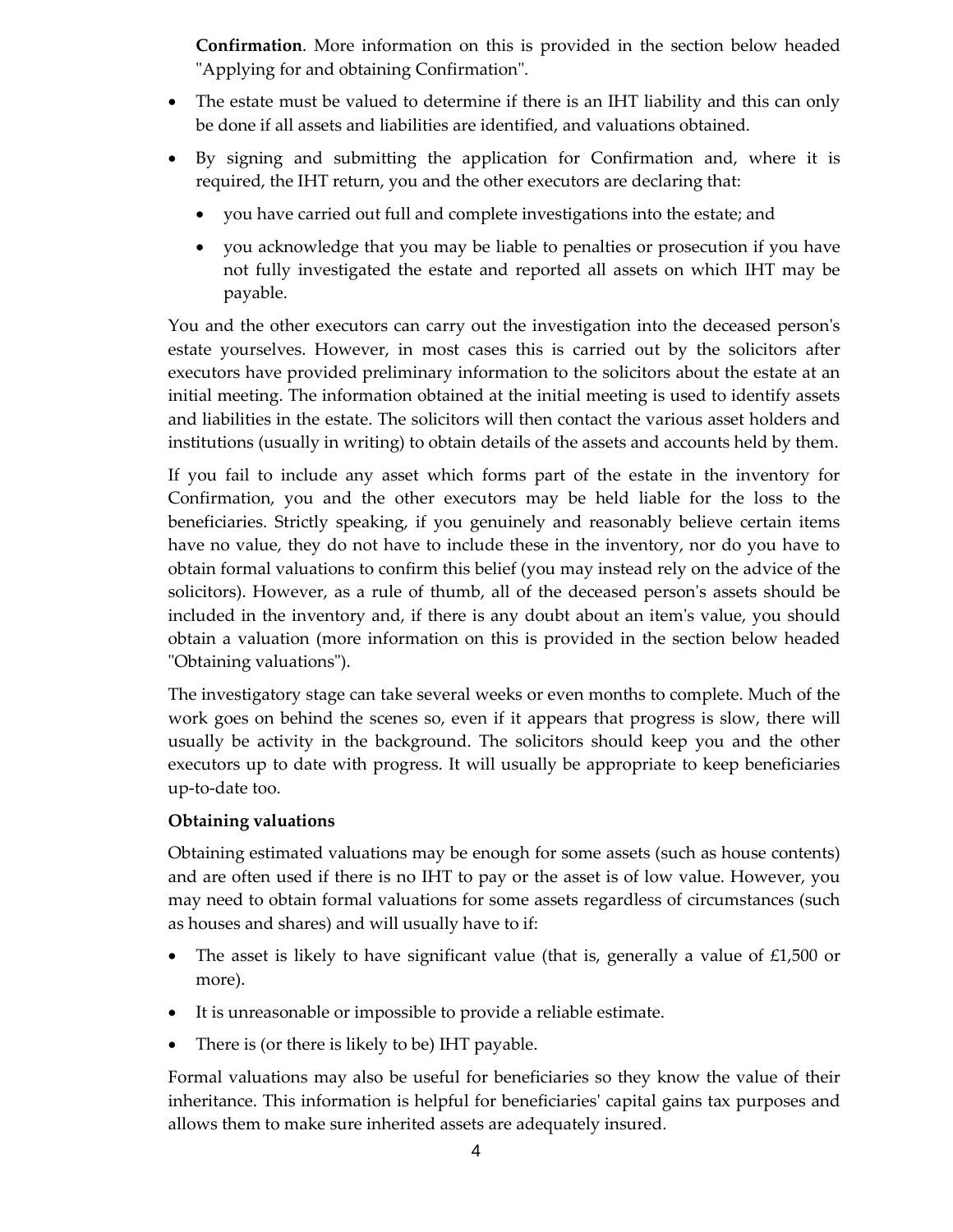It is the executors' responsibility to provide a reasonable valuation of the estate which is as accurate as possible. The solicitors will advise you on whether formal valuations are necessary or if estimates will suffice. You are entitled to rely on any advice you receive from the solicitors on these matters.

### **Investigating debts and liabilities**

Executors have a duty to settle the debts and liabilities of the deceased person (and must do so before making any other payments or distributions). Also, generally, debts incurred by the deceased person before they died, together with funeral expenses, may be deducted from the value of the estate when working out if (and how much) IHT is payable. Therefore, it is important to identify and value the deceased person's debts so you and the other executors can discharge your duty to settle these debts and pay the correct amount of IHT.

The deceased person's creditors have a period of six months from the date of death within which to make claims for debts due to them from the estate (this is sometimes referred to as the "six-month rule"). If executors make distributions (for example, to beneficiaries, but also to creditors) during the six-month period following the death and

there are insufficient funds from which to settle claims made by creditors within this sixmonth period, the executors may be personally liable for the sum due.

Strictly speaking, this means that you should avoid making distributions or payments from the estate within the first six months following the death unless you are confident there is more than enough value in the estate to settle all debts. The solicitors can advise on this.

For information on how to investigate the deceased person's debts and liabilities, ask to see our guide on executry administration.

# **Investigating gifts and lifetime transfers**

In addition to investigating the deceased person's assets and debts, assets which they gave away within a certain time before their death are also taken into account when assessing the IHT liability of the estate. The most common type of transfers which are taken into account are outright gifts made by the deceased person in the seven years before their death (known as potentially exempt transfers or PETs). Therefore, the solicitors may ask you and the other executors, and the deceased person's family, about any gifts or transfers of assets which the deceased made in the years before their death.

# **Applying for and obtaining Confirmation**

Once all assets and liabilities have been investigated and identified, you and the other executors should have the information you need to apply for Confirmation. This involves completing and submitting an application for Confirmation and, where necessary, the relevant IHT return (the appropriate form of the IHT return depends on several factors, including the size of the estate and the assets in the estate; more details are provided in the section below headed "The IHT return").

In most cases, the solicitors will prepare this paperwork on your behalf. In complex cases, you may have a duty to seek help and advice on the completion of the paperwork to comply with your duty of care. It is important the information in the forms is true and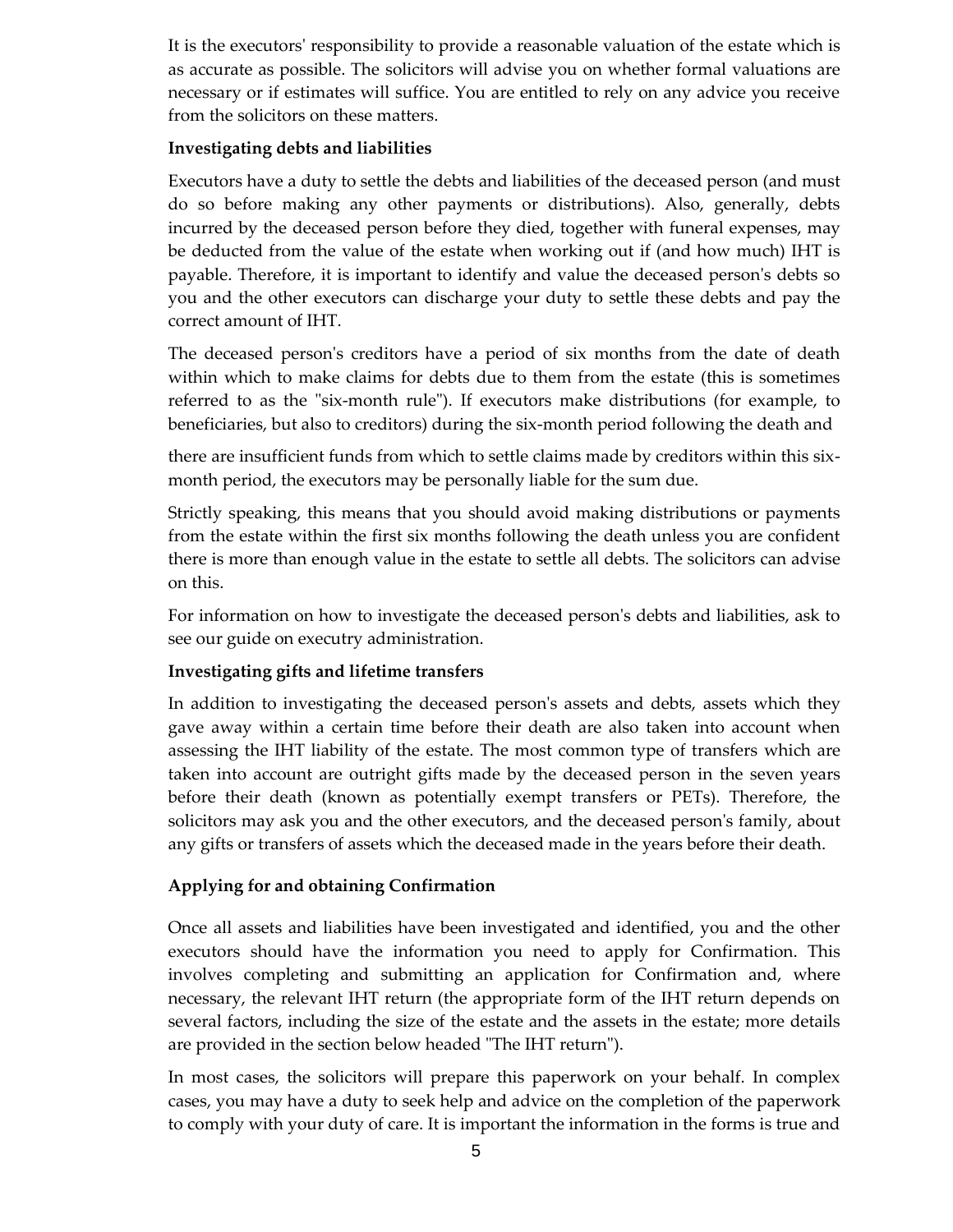complete as any false information or omissions may result in personal liability for you and the other executors. Therefore, you should always seek professional advice if you need it.

The application for Confirmation is a standard form (called a form C1). There are two versions of the form C1 and the correct version to use depends on when the deceased died.

The C1 includes details of the deceased person and the executors, and an inventory of the deceased person's assets. The inventory lists all the assets in the deceased's estate, together with the value of those assets at the deceased's date of death. Assets must be described in certain ways so the asset may be readily identified.

The form C1 also includes a summary of any debts and other liabilities which are deductible for IHT purposes, as well as certain other estate values which are necessary for IHT purposes.

### **The IHT return**

Executors have a duty to pay any IHT which is due in respect of the estate and, in some cases, must report the estate for IHT purposes even where there is no IHT liability. Therefore, an IHT return for the estate must sometimes be completed in addition to the application for Confirmation (form C1).

An IHT return is not required if the estate is an **excepted estate** and the death occurred on or after 1 January 2022 (provided the deceased was domiciled in Scotland when they died). Otherwise, if the estate is not an excepted estate, or it is an excepted estate but the death occurred on or before 31 December 2021, an IHT return will be required.

The IHT return for the estate is usually prepared at the same time as the form C1. This is because the information in the application for Confirmation is needed to complete the IHT return.

The form the IHT return takes depends on several factors, including the size of the estate and the assets in it. Generally:

- A form C5 is used where there is no IHT to pay because the estate is an excepted estate and the death occurred on or before 31 December 2021.
- A form IHT400 with accompanying schedules is used if the estate is larger, more complex, and/or there is IHT to pay.

The form C5 is a short and relatively straightforward form. It must be signed by one executor on behalf of all of them and is sent directly to the court, together with the application for Confirmation (form C1), the will and any other relevant documents.

### **Paying IHT**

In many cases where IHT is due, only some of it is payable within the first six months following the date of death. IHT which is attributable to certain assets (primarily nonliquid assets such as houses, land or business assets) may be paid in yearly instalments over ten years (or until the asset is sold, if earlier).

Where IHT may be paid in instalments, the first instalment is due within the first six months after the date of death. Interest runs on the remaining instalments. This means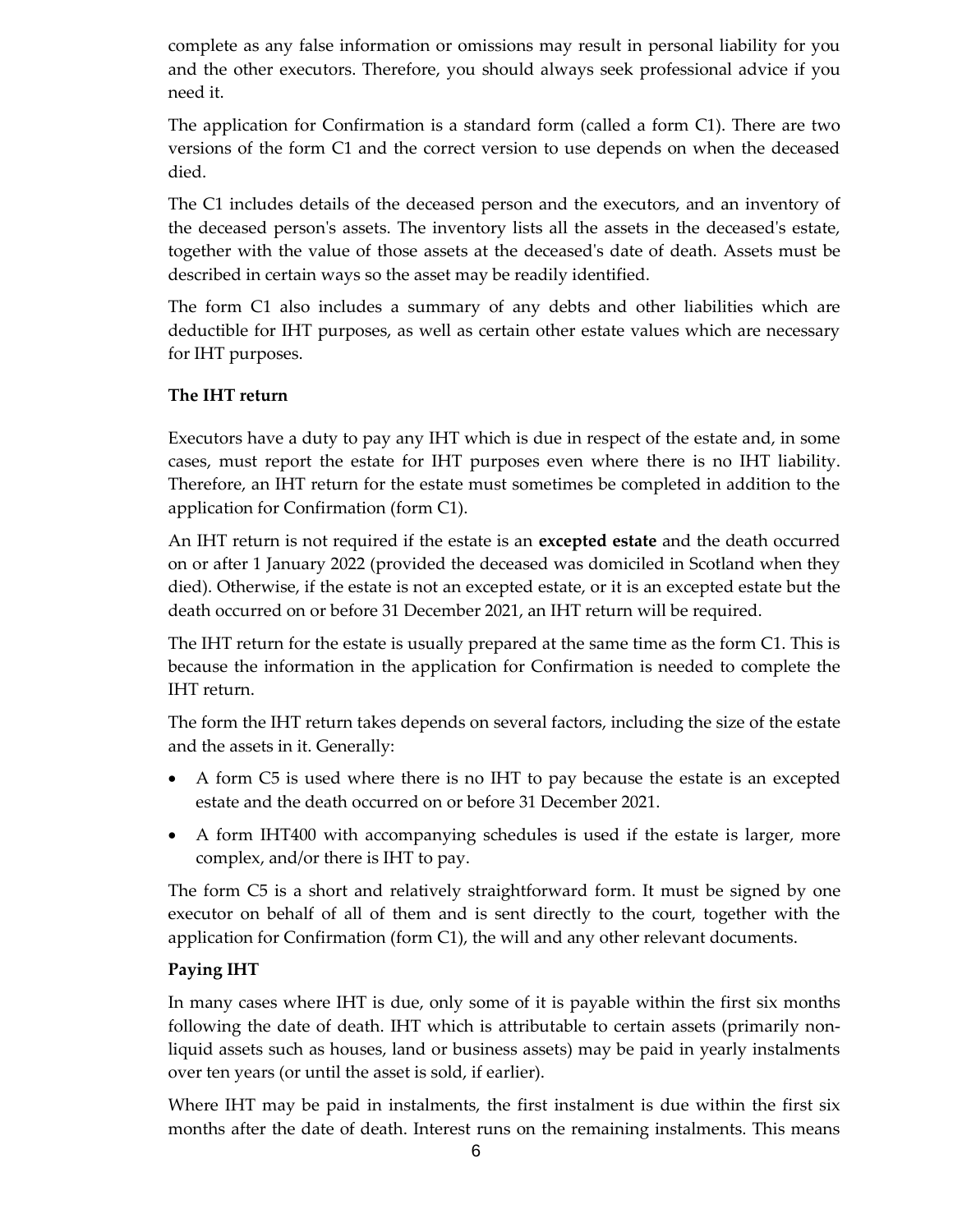that, if possible, it is a good idea to pay the remaining instalments of IHT as soon as possible after Confirmation has been granted to avoid large interest charges.

IHT which is attributable to other assets must be paid within the first six months following the death or interest will start accruing. The solicitors will advise on how much IHT is due by the end of the first six months and how much may be paid in instalments.

Executors cannot generally access cash in the estate until Confirmation has been granted, and Confirmation will not be granted until IHT has been paid. Therefore, executors cannot generally access estate funds to pay IHT in the first instance. Instead, there are other options, including obtaining a bank or private loan, or using the proceeds of a life insurance policy, where applicable. The solicitors will provide information on what options you and the other executors have for accessing cash to pay IHT.

### **Ingathering the estate**

Once Confirmation to the estate has been granted, you and the other executors may start to gather in and administer the assets in the estate. This will involve:

- Withdrawing funds held in bank accounts and instructing the closure of accounts where appropriate.
- Calling in any debts due to the deceased (and, in extreme cases, raising court action to recover those debts if necessary).
- Realising (or selling) assets and receiving the proceeds of sale.

As an executor, you have a duty to preserve and safeguard the value of the estate for the beneficiaries. Therefore, when selling assets, you should try to achieve the best sale possible. This will often involve achieving the best price possible, but other factors may be relevant and take precedence.

Sometimes, time can be of the essence when selling certain types of assets (particularly where the market for the assets is volatile). In these cases, do not unreasonably delay in instructing sales after Confirmation has been granted or you and the other executors may be liable for any loss suffered due to that delay.

In some cases, you may need to seek specialist advice to achieve the best sale when selling assets (for example, if you are selling certain property, such as landed estates or farms, or private shares, antiques or works of art).

Assets which have been left to a specific person in the deceased person's will (this type of legacy is called a specific legacy or bequest) should not be sold but should be transferred to that person unless there is not enough cash to settle the deceased's debts. If this is the case, assets which are the subject of specific bequests may have to be sold. The solicitors can provide advice on this if it becomes necessary.

The timescales involved in this stage of the executry administration process vary considerably depending on the assets being ingathered and realised.

The proceeds of any sales will be made over to the solicitors in the first instance, who will hold cash in accordance with the rules set out by the Law Society of Scotland on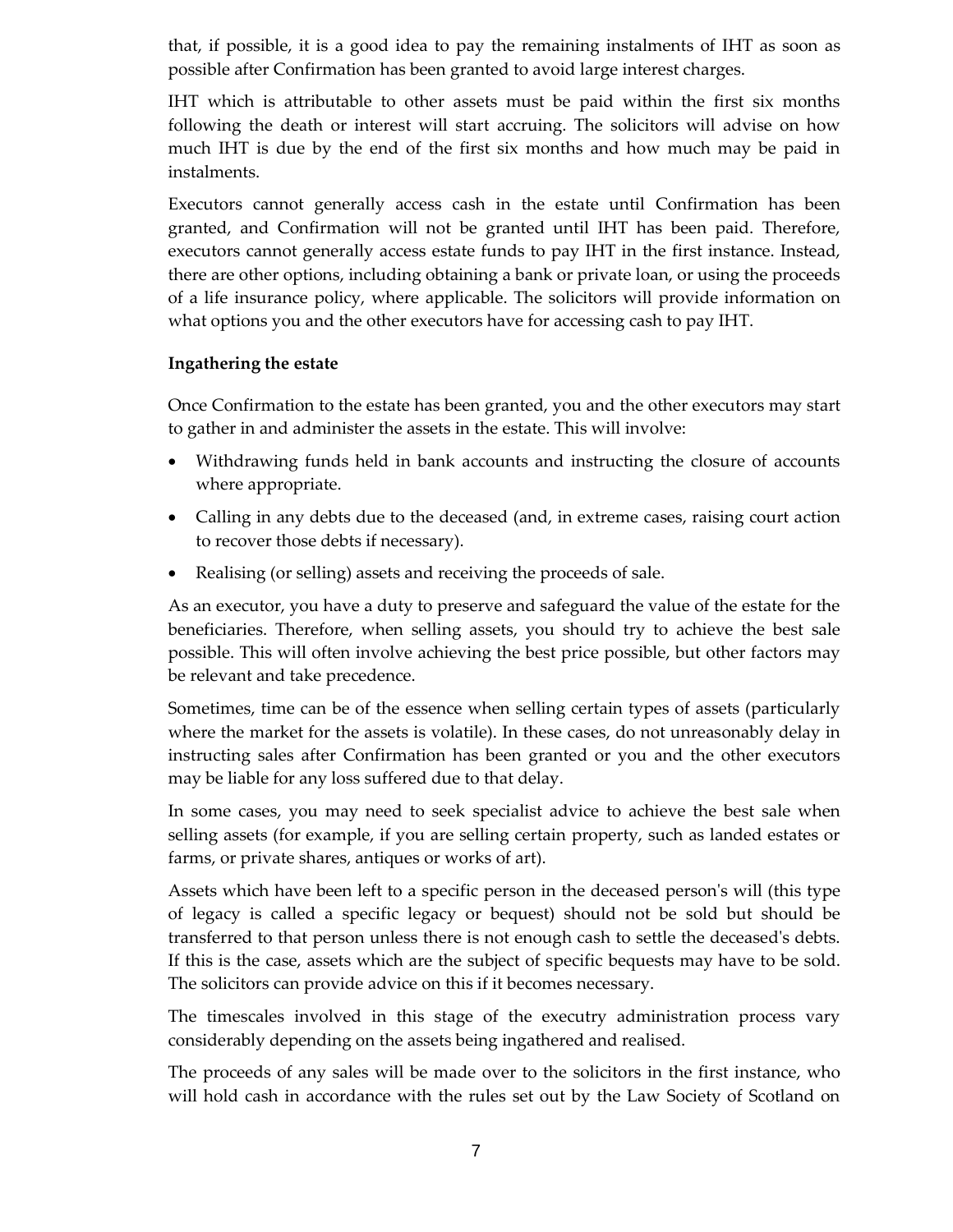holding client funds (for more information on these, see the Law Society of Scotland's website listed in the section headed "Further help" at the end of this guide).

# **Paying debts and the costs of administering the estate**

One of an executor's key duties is to pay the deceased's debts. Debts and liabilities must be paid first, before any distributions are made to beneficiaries.

The types of debts and liabilities you may need to pay include any:

- Outstanding debts incurred by the deceased person before they died.
- Outstanding balance due in respect of the funeral.
- Income or capital gains tax due by the deceased person for the tax year in which they died (and, sometimes, the previous tax year).
- Outstanding balance on any IHT loan.
- Outstanding IHT payable in instalments, if the asset to which the IHT relates has been sold.
- Expenses incurred in respect of the executry administration (including legal fees).
- Any Legal rights claims.

# **Making distributions to beneficiaries**

Once all known debts are paid, and provision has been made for upcoming expenses and costs (for example, the solicitors' final fee), distributions to beneficiaries should then be made in a specific order:

- First, any bequests of a specific asset (or collection of assets) specified in the will (called specific legacies or bequests) must be paid or made over. Examples of specific legacies include items of jewellery, collections, or artwork.
- Then, any cash legacies should be paid.

This will leave the residue. The residue of an estate is what is left after debts and liabilities have been paid, and all legacies have been satisfied. Sometimes, after payment of debts and legacies, there is nothing left to form the residue, but this is relatively rare.

Residuary beneficiaries are beneficiaries who are entitled to the residue. These beneficiaries cannot receive their whole share of residue until the very end of the executry administration, only after all debts and liabilities have been identified and paid (or cash has been earmarked to pay them) and after all other legacies have been satisfied. However, in some cases, interim payments of part of their entitlement may be made to residuary beneficiaries before the end of the administration. However, interim payments of residue should only be made if you and the other executors (and the solicitors) are confident that:

- There is plenty of cash available in the estate to make these payments.
- All debts and liabilities have been identified and provision has been made for them (that is, estate funds have been earmarked to settle them).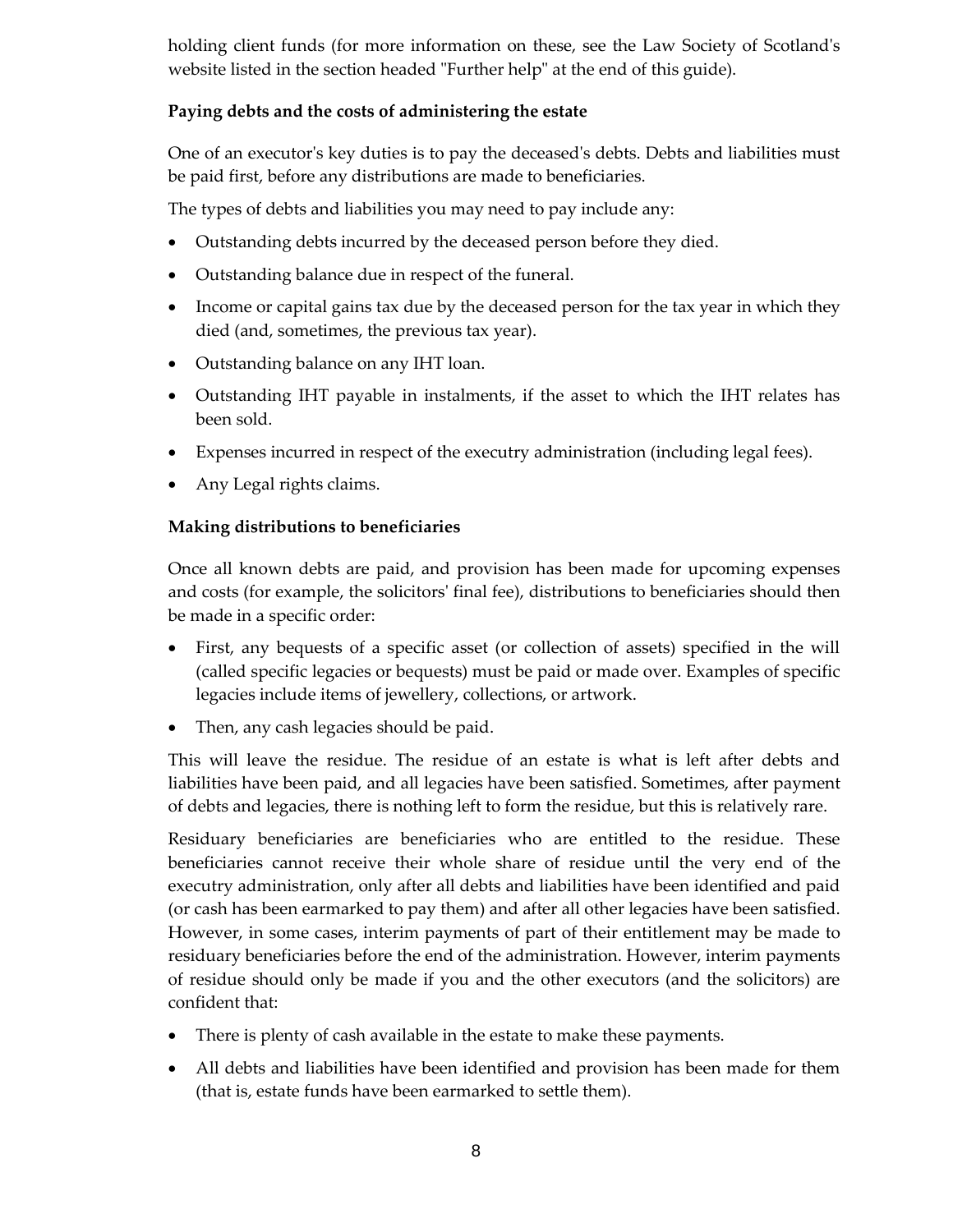Unless these two conditions are (comfortably) met, you should not make any payments to residuary beneficiaries until the end of the executry administration. If you make distributions to residuary beneficiaries before the end of the estate administration and it turns out there is not enough cash left in the estate to settle all debts and liabilities, you and the other executors may be personally liable for these outstanding costs.

### **Preparing executry accounts**

Executors have a duty to account to the beneficiaries. This means you and the other executors must account and provide vouching for all:

- Assets and funds received into the estate during the period of the executry administration (including any income received and capital gains or losses realised) and
- Payments or transfers made on behalf of the estate from estate assets during the period of the executry administration (including the satisfaction of all legacies and bequests, and payments of all debts, liabilities and expenses).

This is done through the preparation of executry accounts. All invoices and receipts for costs you and the other executors incur and payments you make (including any receipts signed by beneficiaries to confirm they have received their bequests) should be retained and used to prepare the executry accounts.

The accounts are usually prepared towards the end of the executry administration and will include provision for the solicitors' fees and any other outstanding costs. They will also show the value of the residue and the final amount being made over to residuary beneficiaries (including any interest which has been earned and is due in relation to the residue).

In some cases, interim executry accounts may be prepared. However, this is rarely necessary except in cases where the executry administration runs for a long time over several years.

The executry accounts are usually prepared by the solicitors but must be reviewed and approved by all executors before you all sign the final version.

# **Do beneficiaries have a right to see the executry accounts?**

Residuary beneficiaries have a right to see and receive a copy of the executry accounts at the expense of the estate. However, other beneficiaries may only demand to see the accounts. You can agree with the other executors to provide copies to these beneficiaries, but the beneficiary should pay for any costs associated with this.

# **Winding up the estate**

Before finally completing the executry administration and winding up the estate, there are some final matters which, if applicable, you and the other executors must deal with (unless they have been dealt with earlier in the estate administration). The solicitors will advise if any of these apply, but they may include:

• In cases where there is IHT to pay, dealing with any queries or observations raised by HMRC in respect of the IHT return and obtaining a clearance certificate (this is a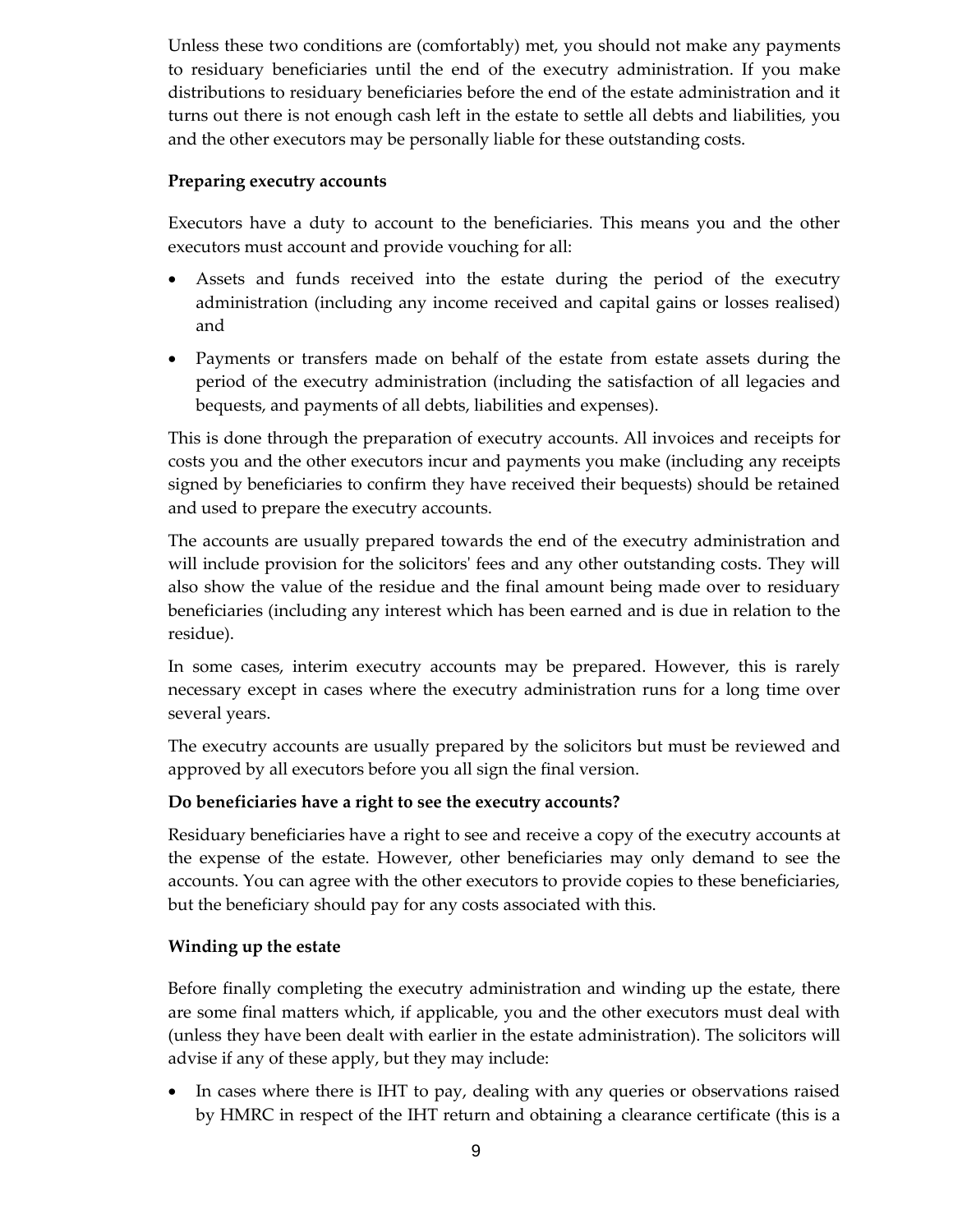document from HMRC formally confirming that all IHT which is due has been paid).

- Completing the estate tax return and ensuring any income or capital gains tax liabilities arising from the estate administration are paid from estate funds.
- Dealing with any variations beneficiaries wish to make in respect of their entitlement.
- Taking advice on what to do with any trusts set up in the deceased's will.

After these matters have been addressed, the executry may be wound up and final payments made to the residuary beneficiaries in settlement of their entitlement.

The solicitors will retain key documents relating to the executry in case there are any disputes or claims made in the future by beneficiaries, and because they may be needed in the future when administering the estate of any surviving spouse or civil partner of the deceased person.

# **Words used in this guide**

**Administration of the estate**: Describes the tasks carried out by the executors of a person who has died. They involve gathering information on and assembling all the person's assets, paying the person's debts and any tax due, and handing over whatever remains to the people who are entitled to it under the will or the rules of intestacy. Administering an estate is also known as executry administration.

**Beneficiaries**: In the context of executry administration, the people who are entitled to receive money or other assets from the estate of the deceased person, either under the terms of the deceased person's will or under the rules of intestacy.

**Commissary**: The department in Scottish courts that deals with executry matters.

**Confirmation**: The legal process through which the appointment of executors is confirmed by a relevant court. Confirmation gives the executors authority to deal with the estate, including receiving payments due to the estate and making distributions of assets and payments due by the estate in accordance with the deceased person's will or under the rules of intestacy. Confirmation may not be required in some low-value estates or where all assets pass automatically to a surviving joint owner.

**Domicile**: Broadly, a person's domicile is the place where they have their permanent home or closest connection. It is not the same as residence, which is where a person currently lives.

**Estate:** Everything that belonged to a person who has died and all the person's debts.

**Excepted estate**: Generally, an estate where there is no IHT payable and a full IHT account is not required because it is a "low-value estate" (that is, one which is worth less than the IHT nil rate allowance threshold, currently £325,000), an "exempt estate" (that is, its gross value is less than  $\text{\pounds}3$  million (or  $\text{\pounds}1$  million if the death occurred on or before 31 December 2021) and the whole estate (or everything over the nil rate allowance) is being inherited by a spouse, civil partner or charity), or the deceased was not domiciled in the UK (that is, they lived abroad permanently) and their estate is worth less than £150,000. There are certain rules and exceptions to an estate being an excepted estate if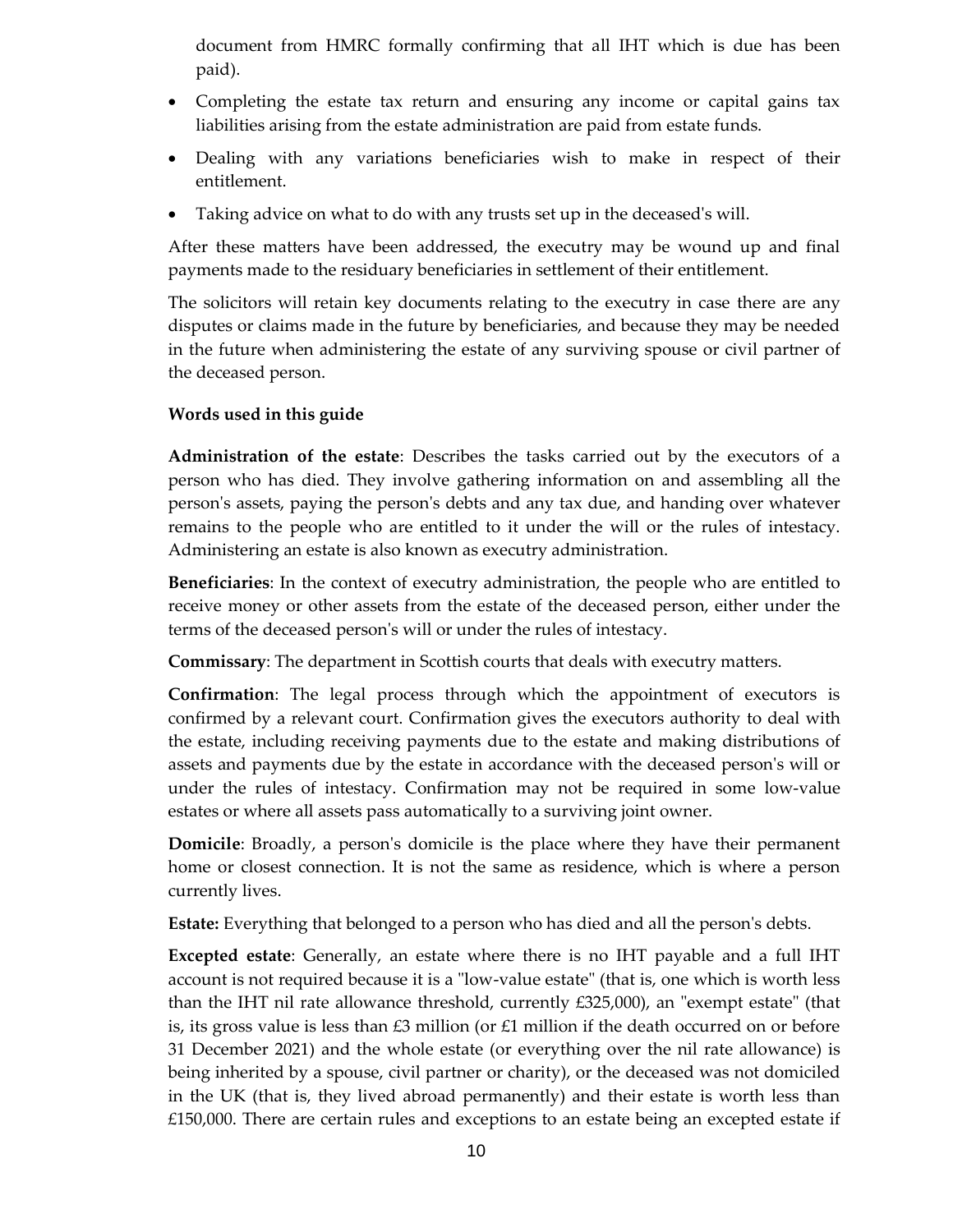the deceased made certain transfers or gifts during their lifetime or if they had the right to benefit from certain trusts.

**Executors**: The people who are responsible for dealing with and administering the estate of the person who has died, and who have the legal authority to deal with the person's estate once Confirmation has been granted. They are often, but not always, members of the person's family. If there is a will, the executors are named in the will and called executors-nominate. If there is no will, executors are appointed by the court and are called executors-dative. A solicitor whose practice includes wills and executry administration can advise on who is entitled to be appointed as an executor-dative.

**Executry administration**: Another way of referring to the task of administering the estate of someone who has died (for more details, see the definition for "Administration of the estate" above).

**Grant of Confirmation**: A document issued by the **commissary** department of the sheriff court to the executors of a deceased person confirming that they have authority to deal with the deceased person's estate.

**HM Revenue & Customs (HMRC)**: The UK government department responsible for the administration of UK taxes (including IHT), other than local authority taxes such as council tax. (Scotland's devolved taxes are administered by Revenue Scotland, with the exception of Scottish income tax, which is administered by HMRC.)

**Inheritance tax (IHT)**: A tax on the transfer of assets from a person's estate. It is primarily charged on death where the value of a person's estate is over and above a certain value (although it can arise on some transfers made during a person's lifetime too). The rate of IHT on death is 40%.

**Intestate**: When someone dies without leaving a valid will, they are said to have died intestate.

**Legal rights**: claims which a deceased person's surviving spouse or civil partner and the deceased person's children (or, in certain circumstances, the deceased's remoter descendants) have to a share in the deceased's person's estate, which apply whether or not there is a will.

**Residue (of an estate)**: the part of a deceased person's estate which remains after payment of debts, funeral expenses and taxes (including IHT), administration costs and other types of legacies.

**Rules of intestacy**: the rules that govern the administration and distribution of a person's estate where they have died without making a will (that is, they have died intestate).

**Small estate**: An estate worth less than a certain amount (which is set by law), before deduction of any of the deceased person's debts. The small estates limit is currently £36,000. If the estate is a small estate, a simplified procedure for applying for Confirmation may be followed and the sheriff court can assist with this for no charge. This often means the help of solicitors is not required.

**Specific legacy**: a legacy of a particular, defined asset (or assets) in a person's estate left to a beneficiary in the person's will.